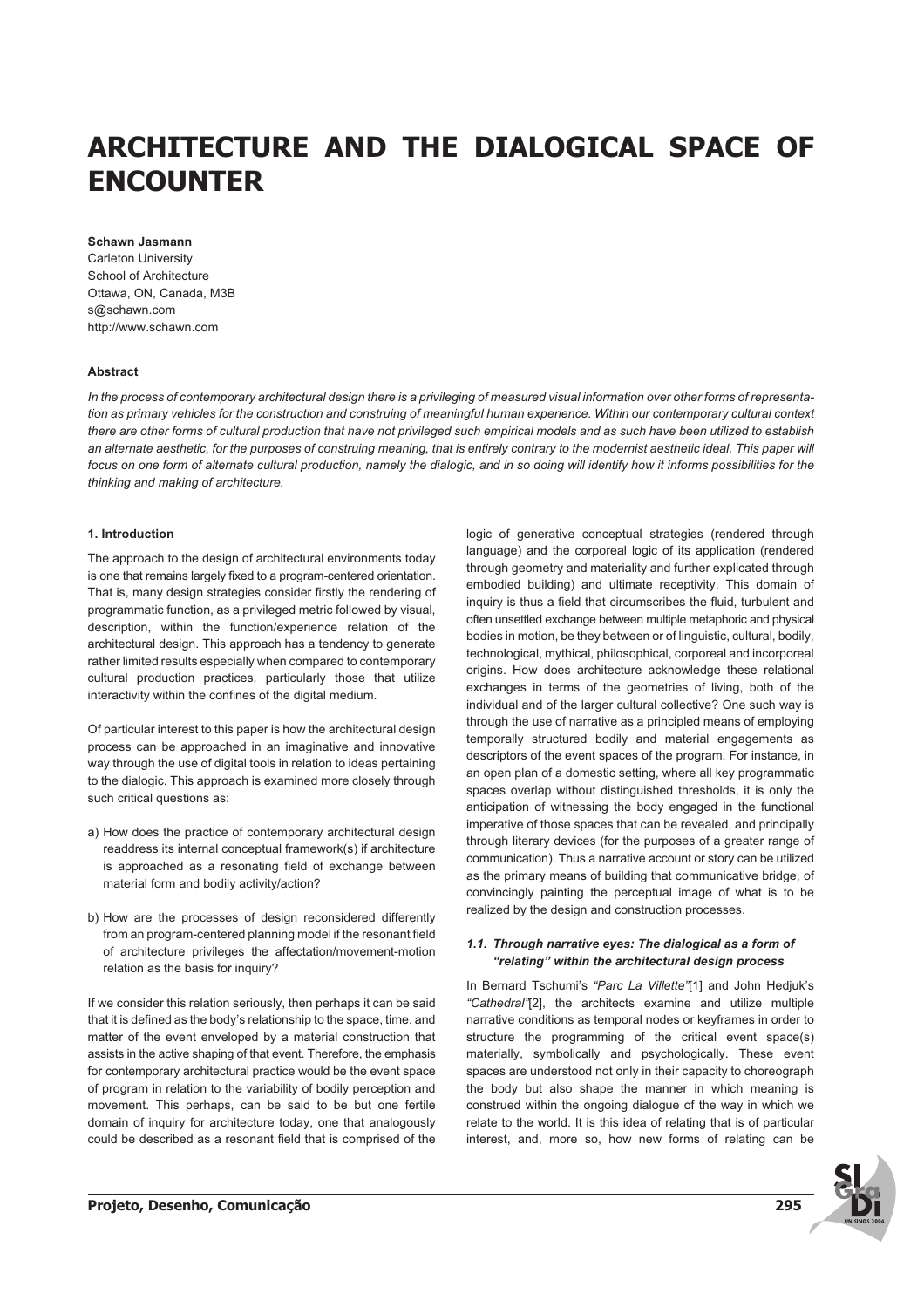revealed and therefore utilized in approaching the architectural design process.

The dialogic, as a contemporary form of relating between multiple bodies, is an identifiable form of encounter between the architect and the design process. It brings to fore a condition in which contingency and indeterminacy (key markers of the dialogical enterprise) are established as integral to the development of the architectural project and ultimately lead towards the construction of meaningful human experience.[3] Within the architectural design process there exist multiple traces of isolated moments. localized vectors of time corresponding to a selected narrative event, where an unfolded dialogic exists. An example of such an isolated event would be, for instance, John Hedjuk's "Sanctuary" series of architectural watercolors, where they illustrate specifically isolated narrative events (as envisioned by Hedjuk) that have occurred between Christ and an assortment of characters (of a biblical nature). These watercolors serve as the basis for the derivation of Hedjuk's "Cathedral" building and were the primary vehicle(s) through which Hedjuk was engaged during the design development of the project. The space of the dialogue between Hedjuk and his ideas through his watercolors is the space of the dialogic. This space of engagement is not unlike other dialogical spaces between architects and their drawings.

However, the dialogic is not limited to the process of drawing alone. Rather the dialogic is very much apart of a larger set of processes comprised of the analysis and interpretation of ideas pertaining to space, form, geometry, materials, code restrictions and program, to name but a few. It is through these ideas that the architectural project slowly unfolds and presents itself as a constructed entity awaiting the life of its occupants to slowly animate their respective narratives within its walled boundaries, to engage the respective programs in relation to the spatial boundaries that define and shape its operational territory.

The dialogic thus abounds within the architectural design and construction processes. It exists between the architect and the end user(s) through his drawings, the builders and the architect through his drawings, and the end user (client) and the architect through the finished building. Thus the entire design and construction process is potentially dialogic in nature where the process of making architecture is continually transformed through means of relating inter-subjectively (between subjects) as a dialogic form of relating towards the construction of a meaningful architecture.[4] Not only is the dialogic form present in the architectural design and construction process(es), it has additionally become a dominant form within the contemporary field of interactive digital art production. [5]

## **1.2. The dialogic encounter within project X12\_\_01E**

Project X12 01E foregrounds the dialogic as a privileged condition in order to appraise its possibilities of informing an architecturemaking strategy. As outlined earlier, much architecture is often considered in relation to the unfolding narrative structures from which it is conceptually constructed. Thus the programmatic activities that are specific to carefully designed areas of experience often

result from an examination of the temporal domain of the imagined narrative conditions that were initially examined upon the definition of the architecture to which it refers. It is through such a process that we can begin to discuss the current project.

The current project (X12 01E) is a multi-part work. For the purposes of this paper, I will focus exclusively on the first two parts. The first part is a digital interactive component that explores the implied spatial conditions of animate geometries that are created from the hand-penned text of a child's narrated story. This first component interactively reveals the story to the usernavigator/architect aurally, textually and visually. The user-navigator/ architect is digitally and interactively engaged in a process driven dialogue with an animate navigational system (supporting the visualization of the story words/sentences/phrases) through which visual geometries of the words and sentences begin to unfold within the space of the story-telling experience. Figure 1. These visual descriptions (of geometric expressions) are then ported into 3d modeling software in order to further explore their implicit geometric potential within the process of spatial mapping through modeling, animation and visualization processes.



Figure 1: Screen capture from Part I of project X12 01E.

Once the text data in hand written form has been imported into the 3d software, it is positioned in 3d model space as per it's (x,y,z coordinate) point of utterance in real space by the child. The hand written word, sentence, or phrase is then copied over a series of vertical increments that correspond to the acoustic path of the spoken word, sentence or phrase. What results is a 3d matrix of points of origin. This mapped matrix serves as the carcass for which the word, text, and/or phrase clusters are 'jacked into' 3d space and positioned as per their original declaration. This transmogrification of the text from real space to digital space through the input of hand-scribed text attempts to control the interpolative contamination by the computer as it pertains to the originating 'real' uttered source. Once the vertical text increments are in place, describing the carcass from which the new surface/skin will hang, the lofting process begins. The lofting process yields a textual-volume (textvol) that is then rendered with an emphasis on yielding visceral qualities such as transparency and luminosity, two characteristics that are often present in a well-crafted story. Figure 2